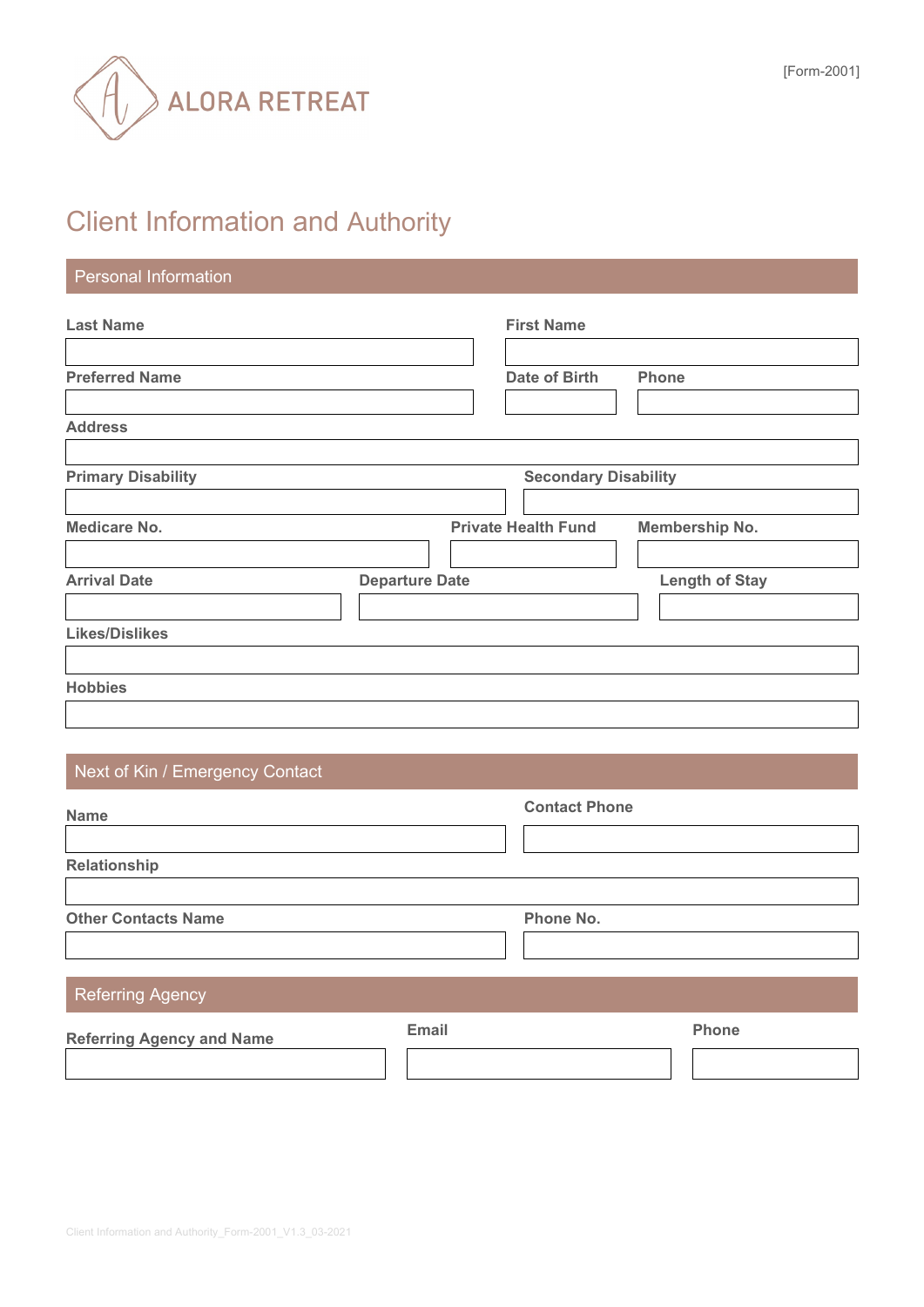# Current Situation

**What is the need for Short Term Accommodation?**

| <b>NDIS</b>                                                         |                                                              |
|---------------------------------------------------------------------|--------------------------------------------------------------|
| Do you have an NDIS Plan?<br>No<br>Yes                              |                                                              |
| Plan start date:<br>Plan end date:                                  | <b>NDIS No.</b>                                              |
| <b>Agency Managed</b><br><b>Self-Managed</b>                        | Plan Managed (if yes, please provide Plan Manager's details) |
| <b>Plan Manager's Name</b><br>Email                                 | <b>Phone</b>                                                 |
|                                                                     |                                                              |
| Do you have an NDIS Coordinator?<br>Yes<br>No                       |                                                              |
| Has your Support Coordinator been informed of your stay with us?    | <b>No</b><br>Yes                                             |
| <b>Support Coordinator Name</b><br>Company                          | Phone                                                        |
|                                                                     |                                                              |
| Transportation                                                      |                                                              |
| Do you have transportation included in your NDIS plan?<br>Yes       | No                                                           |
| <b>Agency Managed</b><br><b>Self-Managed</b><br><b>Plan Managed</b> |                                                              |
| Do you have a companion card?<br>No<br>Yes                          |                                                              |
| Do you have a taxi subsidy card?<br>Yes<br>No                       |                                                              |
| Do you have a Translink Access card?<br>Yes<br>No                   |                                                              |
| <b>Medical Contacts</b>                                             |                                                              |
| <b>General Practitioner</b>                                         |                                                              |
|                                                                     |                                                              |
|                                                                     |                                                              |
| <b>Address</b>                                                      | Phone No.                                                    |
| <b>Treating Hospital</b>                                            | Phone No.                                                    |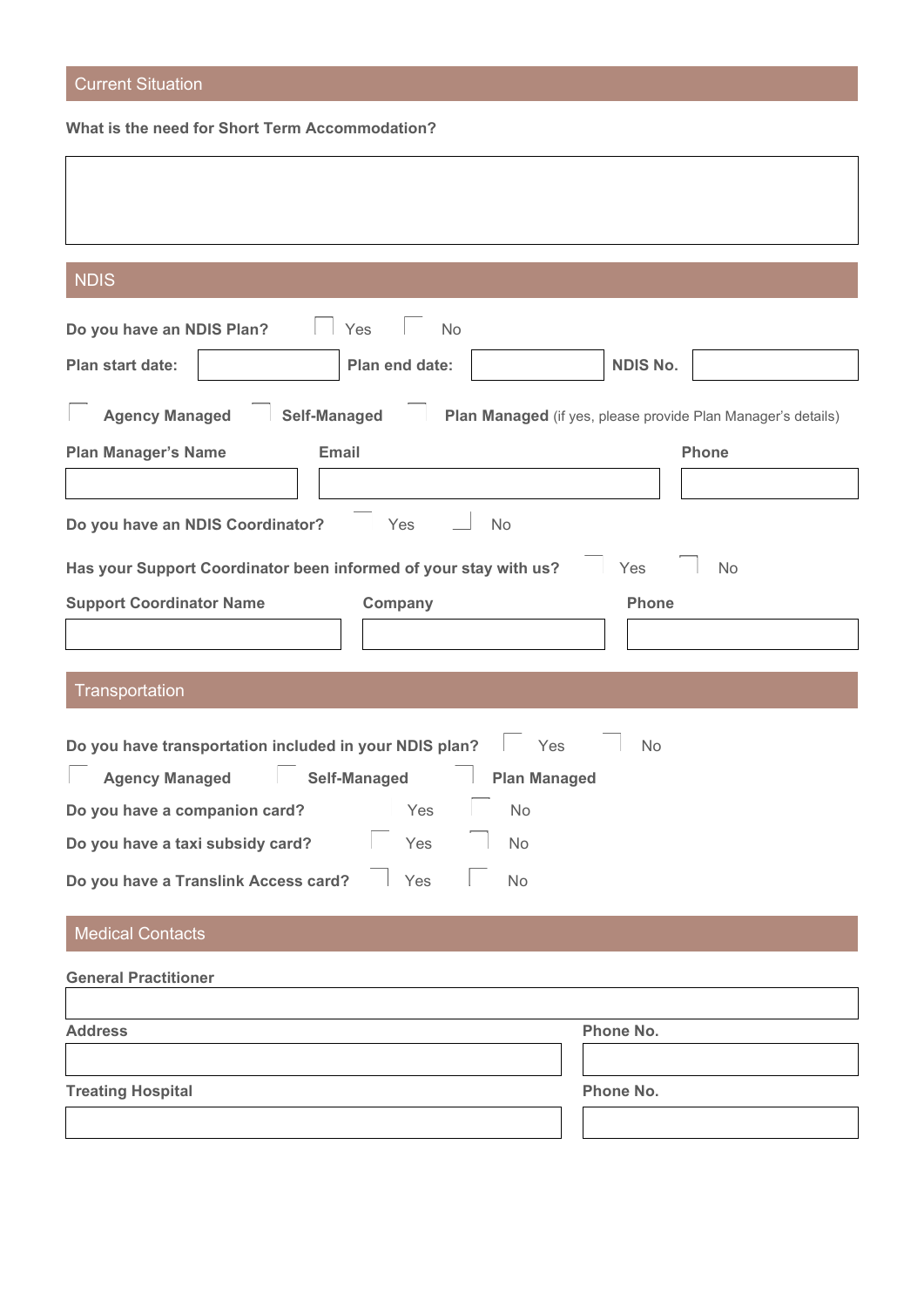### Medical Information

#### **General Medical Information**

| <b>Condition</b>                  | <b>Yes</b> | <b>No</b> | <b>Comments</b> |
|-----------------------------------|------------|-----------|-----------------|
| Diabetic                          |            |           |                 |
| Asthma                            |            |           |                 |
| Anaphylaxis                       |            |           |                 |
| Epilepsy                          |            |           |                 |
| Heart condition                   |            |           |                 |
| Any other concerns<br>not listed? |            |           |                 |

## Behaviours, Concerns and Triggers

#### **Are there any behaviours of concern, triggers or thing to be mindful of?**

**Do you have a Positive Behaviour Support Plan? Yes, attached No** 

\*Ratios are determined on the level of care assessed at intake and are subject to change.

**Do you have any other supporting evidence? E.g. Functional Capacity Assessment, psychological assessment, hospital discharge summaries or any other type of allied health assessment.**

Yes, listed below and attached <u>June</u> No

#### **Medication**

**Do you currently take any prescribed medication? □ Yes, medication chart attached □ No** 

#### Allergies

**Please list any allergies you have including material/drug and how the adverse reaction presents. Please also list the response and management strategies.**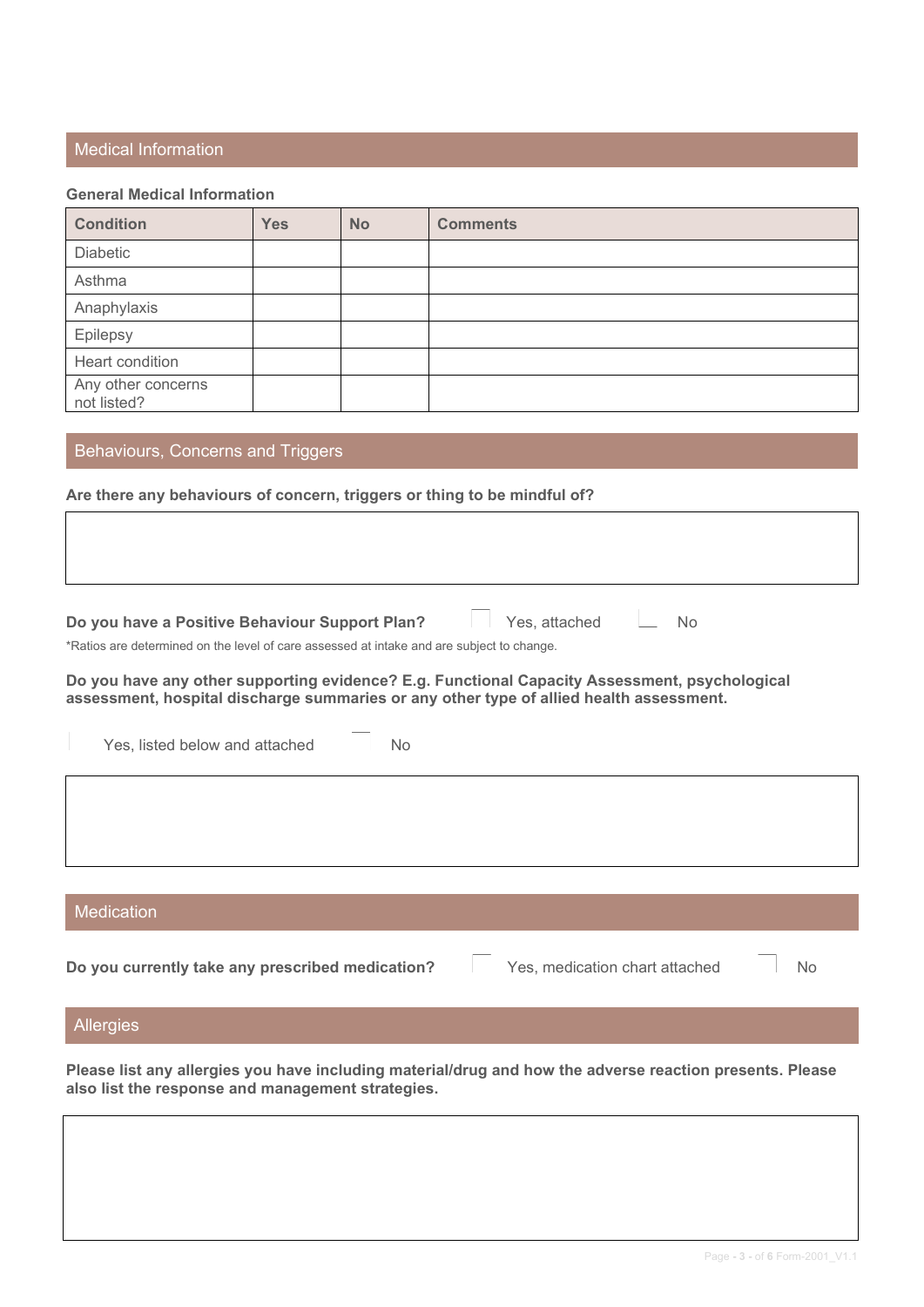#### Request for Medical Assistance

☐ I hereby request management/staff of Alora Retreat to assist me with my medication as prescribed by my medical practitioner. I also understand that:

- this means assisting me at the correct times to access my prescribed medication from its container which has been dispensed by a registered pharmacist.
- this means assisting me to access appropriate non-prescription medication in accordance with the directions provided by the manufacturer.
- this means assisting me with alternate medications recommended by my medical practitioner and/or pharmacist.
- Alora Retreat will safely store such medication in a locked area within the facility.
- my prescriptions will be given to the pharmacist as required.
- if I am not present at the agreed time and location to receive assistance with medication, management/staff will make all reasonable efforts to locate me. Third parties Alora Retreat may contact include family, friends, government agencies and emergency services. If unfound, Alora Retreat will report to the appropriate people, clinics and/or medical practitioners immediately.
- should I miss a dose for any unplanned reason, or if I refuse to take the prescribed medication, I do so at my own risk, and that staff will notify my medical practitioner.

#### **Name**

 $\overline{1}$ 

| <b>Signed</b>                                              | <b>Date</b> |
|------------------------------------------------------------|-------------|
|                                                            |             |
| Signature of Authorised person (substitute decision maker) | <b>Date</b> |
|                                                            |             |
| <b>Relationship / status</b>                               |             |
|                                                            |             |
|                                                            |             |

### Consent to be Photographed

During your stay with us, Alora Retreat may be taking photographs or video footage to use in promotions that may include but not limited to materials such as brochures, newsletters, websites and social media. Do you give us permission to use photographs, images, and/or video taken of you in such promotions?

**Please tick:** ☐Yes ☐ No

I acknowledge that copies of photographs and video footage involving me can be obtained from Alora Retreat by making a written request.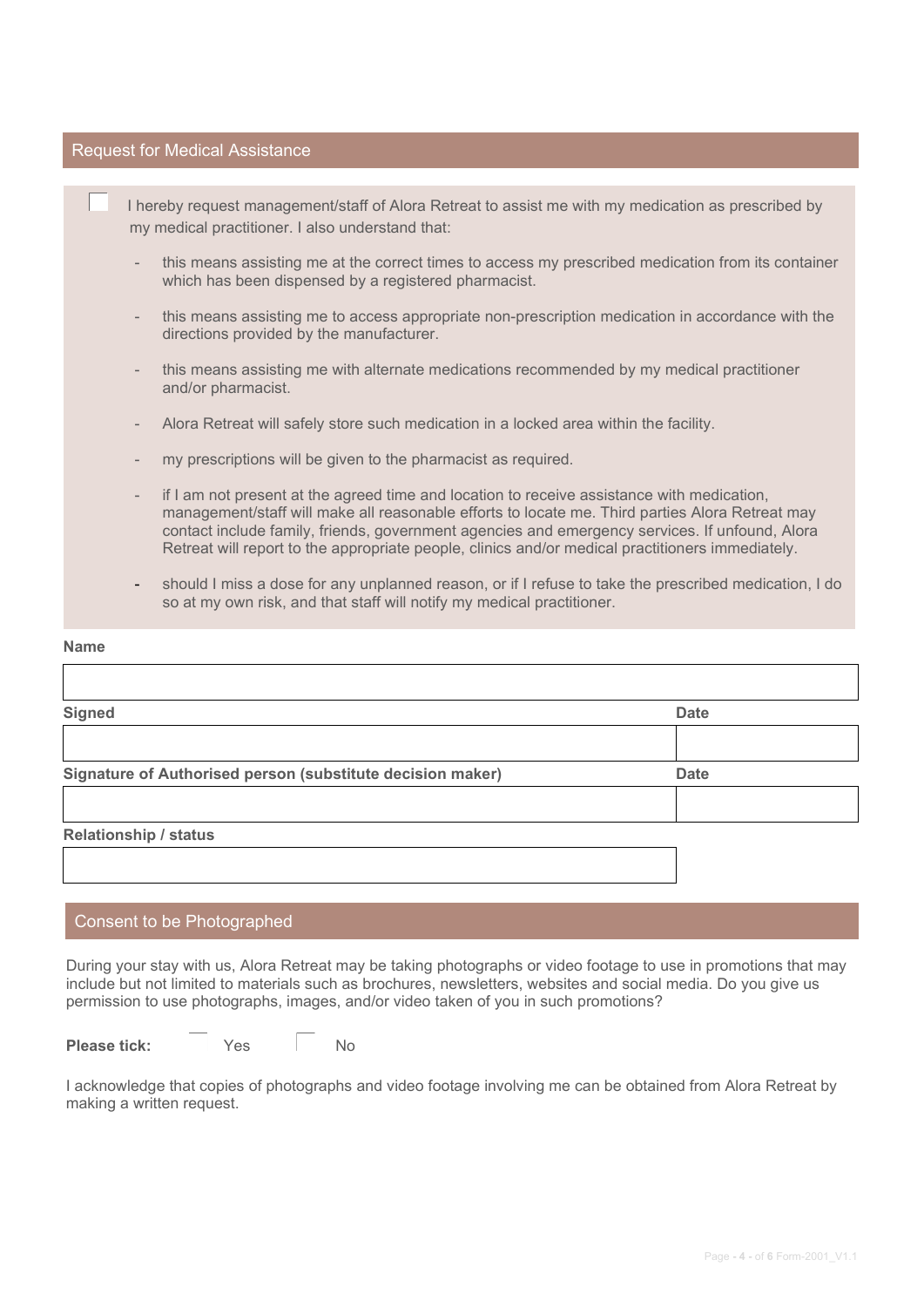### Authority to Share Information

**I, the undersigned, do hereby grant permission to Alora Retreat to collect and disclose information which is relevant to the support services provided. I understand throughout the provision of my regular and ongoing support, Alora Retreat will use this consent as authority to collect and disclose my information to/from relevant third parties and agencies required to provide these support services.**

Alora Retreat may disclose my personal information to:

- Alora Retreat related entities to facilitate internal business processes
- Commonwealth and State departments and agencies which provide funding for services (i.e. NDIS Auditing purposes, Office of Public Guardian, Public Trust, NDIA)
- Contractors and/or agencies who provide on behalf of Alora Retreat
- Your NDIS registered Support Coordinator and/or your Plan Manager
- Other NDIS service providers who offer supports (i.e. Centacare, Endeavour)
- Health and allied health professionals who provide specialist support to facilitate the delivery or support services (i.e. GP, physiotherapist, hospitals)
- Third parties including Queensland Police Service, to help with identification in the case of missing persons, and
- Emergency medical and ancillary staff in an emergency.

I understand that it is my right to choose if specific organisations are excluded from accessing or receiving information Alora Retreat holds about me. Therefore, by indicating in writing below, I **DO NOT** give authority to Alora Retreat to contact or disclose my information to the following:

| Name          |             |
|---------------|-------------|
| <b>Signed</b> | <b>Date</b> |
|               |             |
| Witnessed by  | <b>Date</b> |